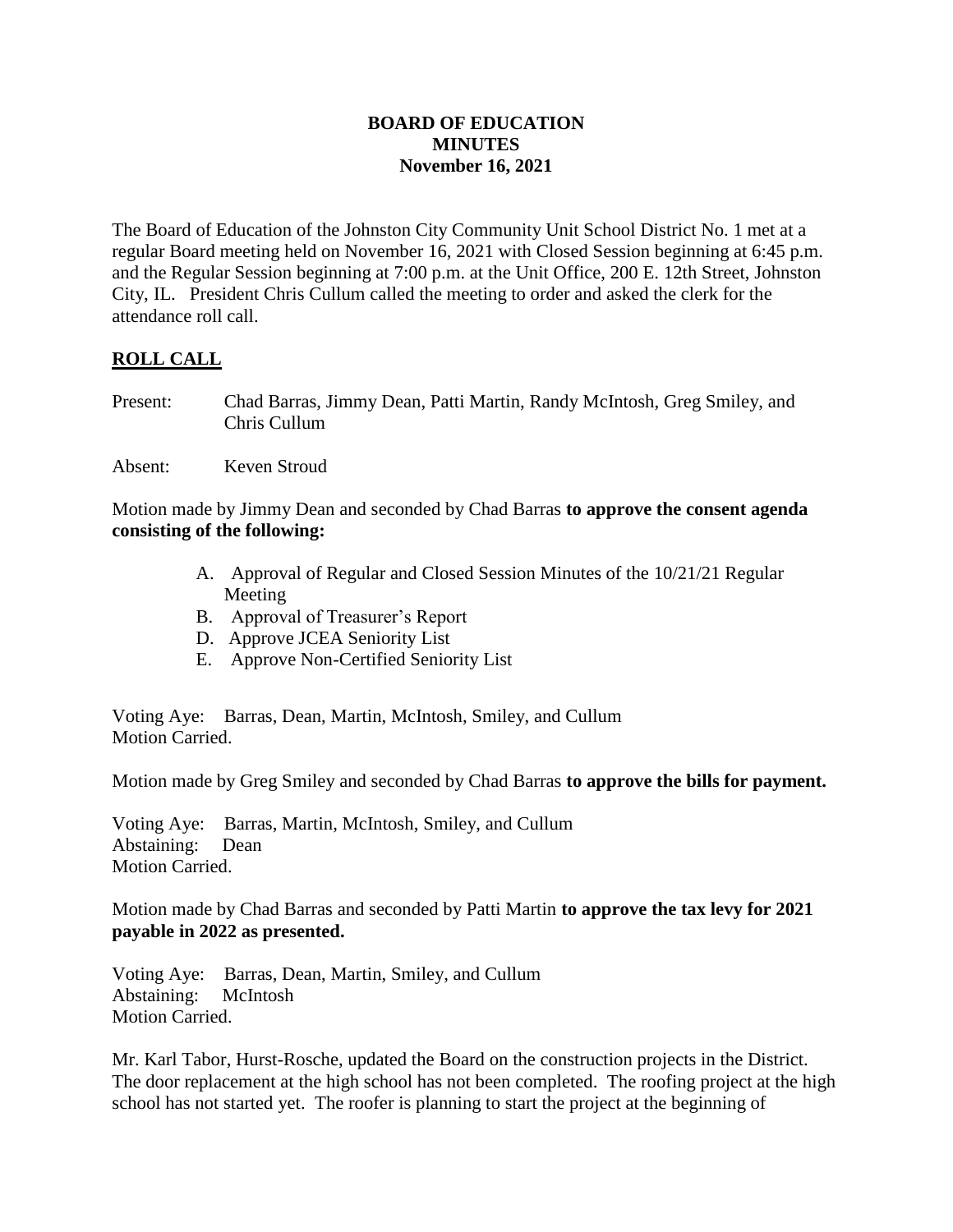### **11/16/21 MINUTES -2-**

December. Mr. Tabor stated that there are provisions in the bid regarding temperature and moisture. The drawings for the Washington Middle School parking lot drainage project are almost completed.

Motion made by Greg Smiley and seconded by Patti Martin **to award the surplus property bids as presented.**

Voting Aye: Barras, Dean, Martin, McIntosh, Smiley, and Cullum Motion Carried.

Motion made by Randy McIntosh and seconded by Greg Smiley **to approve the MOU with the JCEA regarding tenured staff evaluations for the 2021-2022 school year.**

Voting Aye: Barras, Dean, Martin, McIntosh, Smiley, and Cullum Motion Carried.

Mrs. Clark informed the Board that for the 2022-2023 school year the District would be required to bid out the food service management contract. However, due to the COVID-19 Pandemic and supply chain disruptions the ISBE will allow the District request to utilize a noncompetitive procurement for an emergency extension of the current contract. The District would be able to keep costs down by using this extension.

Motion made by Randy McIntosh and seconded by Patti Martin **to approve the renewal of the Food Service Agreement for the 2022-2023 school year.**

Voting Aye: Barras, Dean, Martin, McIntosh, Smiley, and Cullum Motion Carried.

Mrs. Clark informed the Board that the district received two FOIA requests from Smart Procure.

Motion made by Chad Barras and seconded by Patti Martin **to accept the resignation of Tonya Mays as a Jefferson School Kindergarten Classroom Aide.**

Voting Aye: Barras, Dean, Martin, McIntosh, Smiley, and Cullum Motion Carried.

Motion made by Randy McIntosh and seconded by Greg Smiley **to employ Ashley Weber as a Jefferson School Aide.**

Voting Aye: Barras, Dean, Martin, McIntosh, Smiley, and Cullum Motion Carried.